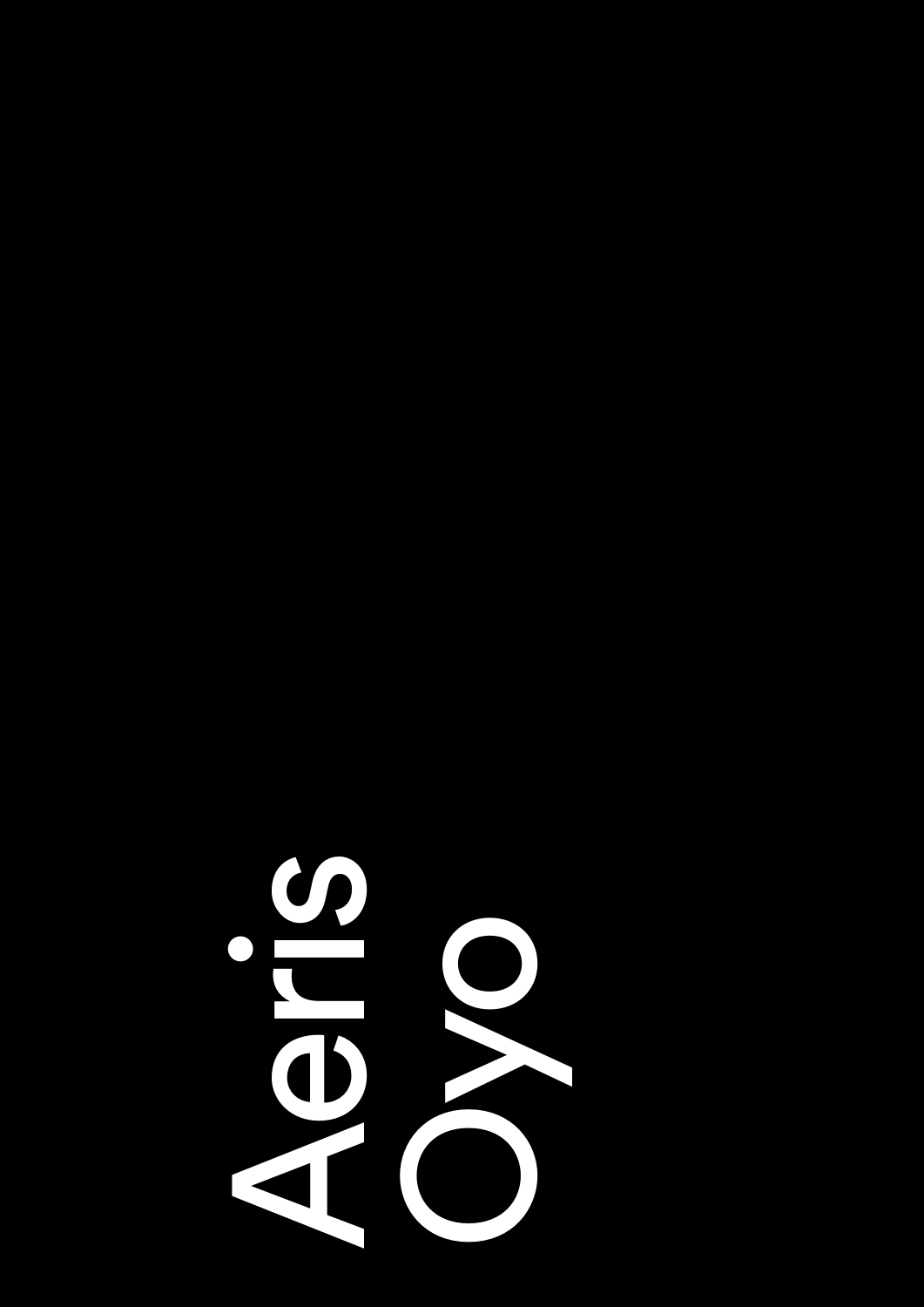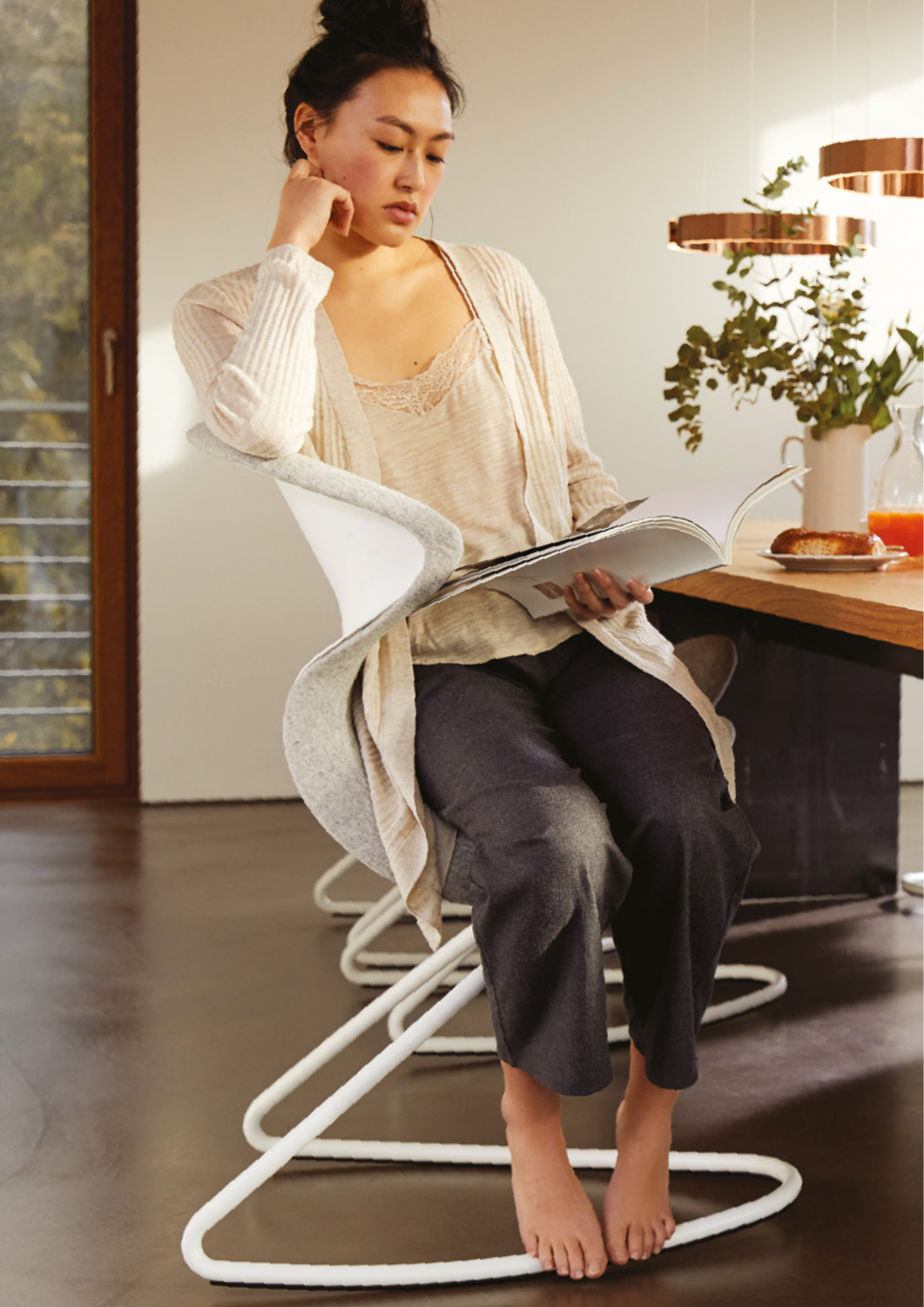# A chair and its user rarely suit each other this well.

Many benefits. Simply good.

#### Happiness included.

When the body is active, the mind can find its equilibrium. In a meeting, if you can keep your body moving, your thoughts will be more focused and it's more fun.

#### Sit how you like, where you like.

The Aeris Oyo keeps you moving. You can sit in it any way you want – with the backrest behind you, to the side or even in front. With the Aeris Oyo, there's always more than one way to sit.

#### Easy on the body, easy on the eye.

Your body and the Aeris Oyo – two design elements, as if cut from the same cloth, co-existing in exquisite harmony. Yin and yang. Hip and hop. You and your Oyo.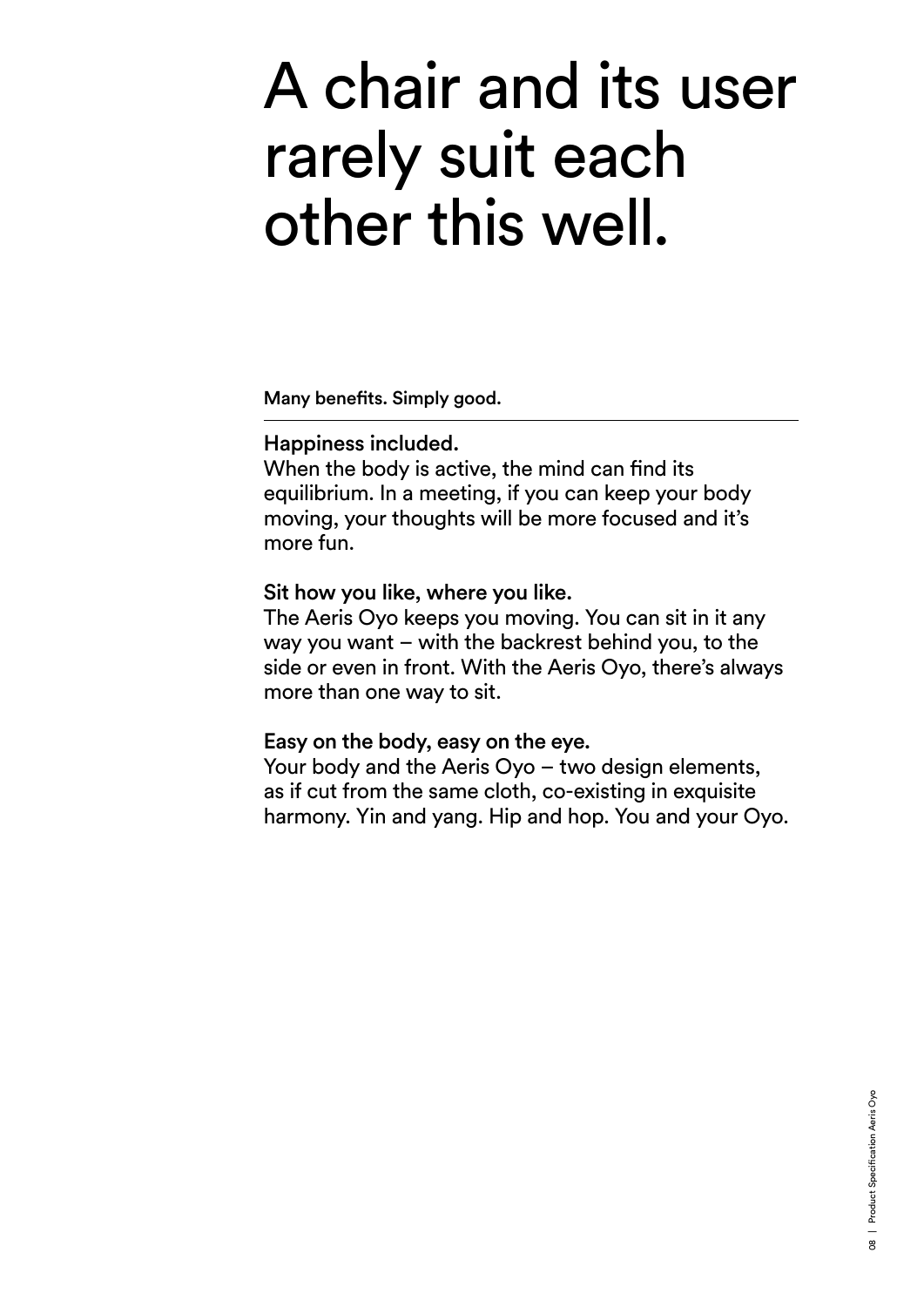

- 01. Rocking chair with three sitting positions: Forward, sideways and backwards.
- 02. Skid base made of cantilever steel.
- 03. PU foam upholstery
- 04. Universal skids for all types of floors

Design: Martin Ballendat